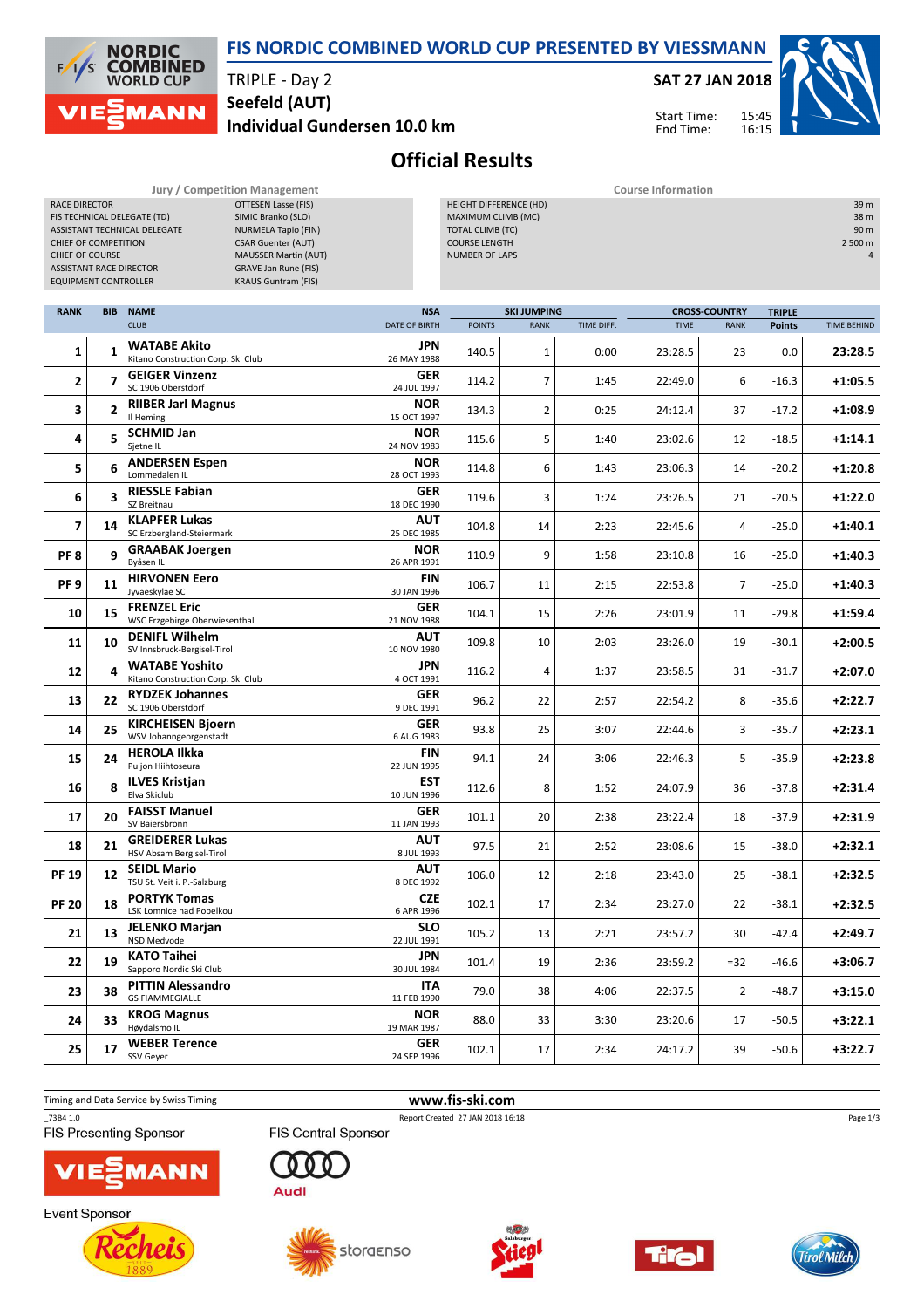FIS NORDIC COMBINED WORLD CUP PRESENTED BY VIESSMANN



TRIPLE - Day 2 Seefeld (AUT) SAT 27 JAN 2018

Start Time: End Time:



Individual Gundersen 10.0 km

| <b>RANK</b>          | <b>BIB</b> | <b>NAME</b>                                        | <b>NSA</b><br><b>SKI JUMPING</b> |               |             |            | <b>CROSS-COUNTRY</b> | <b>TRIPLE</b> |               |                    |
|----------------------|------------|----------------------------------------------------|----------------------------------|---------------|-------------|------------|----------------------|---------------|---------------|--------------------|
|                      |            | <b>CLUB</b>                                        | <b>DATE OF BIRTH</b>             | <b>POINTS</b> | <b>RANK</b> | TIME DIFF. | <b>TIME</b>          | <b>RANK</b>   | <b>Points</b> | <b>TIME BEHIND</b> |
|                      | 16         | YAMAMOTO Go                                        | JPN                              | 104.0         | 16          | 2:26       |                      | 41            | $-51.9$       | $+3:27.6$          |
| 26                   |            | Daichi Corporation                                 | 27 JAN 1995                      |               |             |            | 24:30.1              |               |               |                    |
| 27                   | 23         | <b>REHRL Franz-Josef</b>                           | <b>AUT</b>                       | 94.4          | 23          | 3:04       | 23:53.8              | 29            | $-52.3$       | $+3:29.3$          |
|                      |            | WSV Ramsau-Steiermark                              | 15 MAR 1993                      |               |             |            |                      |               |               |                    |
| 28                   | 28         | <b>SLOWIOK Pawel</b><br><b>AZS AWF Katowice</b>    | POL<br>31 MAR 1992               | 91.8          | 28          | 3:15       | 23:48.6              | 27            | $-53.7$       | $+3:35.1$          |
|                      |            | <b>MAEKIAHO Arttu</b>                              | <b>FIN</b>                       |               |             |            |                      |               |               |                    |
| 29                   | 37         | Kainuun Hiihtoseura                                | 16 SEP 1997                      | 83.7          | 37          | 3:47       | 23:26.1              | 20            | $-56.1$       | $+3:44.6$          |
|                      |            | <b>GRUBER Bernhard</b>                             | <b>AUT</b>                       |               |             |            |                      |               |               |                    |
| 30                   | 30         | SC Bischofshofen-Salzburg                          | 12 AUG 1982                      | 89.7          | 30          | 3:23       | 23:52.0              | 28            | $-56.6$       | $+3:46.5$          |
| 31                   | 41         | <b>FLETCHER Taylor</b>                             | <b>USA</b>                       | 69.5          | 41          | 4:44       | 22:37.4              | $\mathbf 1$   | $-58.2$       | ** +3:52.9         |
|                      |            | Steamboat Springs Winter Sports Clu                | 11 MAY 1990                      |               |             |            |                      |               |               |                    |
| 32                   | 29         | <b>SOETVIK Sindre Ure</b>                          | <b>NOR</b>                       | 89.8          | 29          | 3:23       | 24:04.5              | 35            | $-59.7$       | $+3:59.0$          |
|                      |            | Il Eldar                                           | 21 SEP 1992                      |               |             |            |                      |               |               |                    |
| 33                   | 32         | <b>FRITZ Martin</b><br>WSV Murau-Steiermark        | <b>AUT</b><br>24 OCT 1994        | 88.3          | 32          | 3:29       | 23:59.2              | $= 32$        | $-59.9$       | $+3:59.7$          |
|                      |            | <b>WATANABE Takehiro</b>                           | <b>JPN</b>                       |               |             |            |                      |               |               |                    |
| 34                   | 31         | Gallium Ski Club                                   | 13 JUL 1993                      | 89.4          | 31          | 3:24       | 24:12.9              | 38            | $-62.1$       | $+4:08.4$          |
| 35                   | 35         | <b>HUG Tim</b>                                     | <b>SUI</b>                       | 86.1          | 35          | 3:38       | 24:03.7              | 34            | $-63.3$       | $+4:13.2$          |
|                      |            | SC Gerlafingen                                     | 11 AUG 1987                      |               |             |            |                      |               |               |                    |
| 36                   | 26         | <b>ORTER Philipp</b><br>SV Villach-Kaernten        | AUT                              | 93.3          | 26          | 3:09       | 24:44.0              | 43            | $-66.1$       | $+4:24.5$          |
|                      |            | <b>DVORAK Miroslav</b>                             | 16 FEB 1994<br><b>CZE</b>        |               |             |            |                      |               |               |                    |
| 37                   | 36         | ASO Dukla Liberec                                  | 3 MAR 1987                       | 85.6          | 36          | 3:40       | 24:20.0              | 40            | $-67.8$       | $+4:31.5$          |
|                      |            | <b>MUTRU Leevi</b>                                 | <b>FIN</b>                       |               |             |            |                      |               |               |                    |
| 38                   | 44         | Lahti SC                                           | 16 MAY 1995                      | 64.1          | 44          | 5:06       | 22:58.7              | 10            | $-69.0$       | $*** +4:36.2$      |
| 39                   | 39         | <b>NAGAI Hideaki</b>                               | <b>JPN</b>                       | 75.1          | 39          | 4:22       | 23:45.8              | 26            | $-69.8$       | $*** +4:39.3$      |
|                      |            | Gifu Hino Motors Ski Team                          | 5 SEP 1983                       |               |             |            |                      |               |               |                    |
| 40                   | 27         | <b>KUPCZAK Szczepan</b><br><b>AZS AWF Katowice</b> | <b>POL</b>                       | 92.0          | 27          | 3:14       | 25:13.2              | 44            | $-74.6$       | $+4:58.7$          |
|                      |            | <b>RUNGGALDIER Lukas</b>                           | 29 NOV 1992<br><b>ITA</b>        |               |             |            |                      |               |               |                    |
| 41                   | 47         | <b>GS FIAMMEGIALLE</b>                             | 31 JUL 1987                      | 54.5          | 47          | 5:44       | 22:56.3              | 9             | $-77.9$       | $*** +5:11.8$      |
|                      |            | <b>GERSTGRASER Paul</b>                            | <b>AUT</b>                       |               |             |            |                      |               |               |                    |
| 42                   | 46         | SV Schwarzach-Salzburg                             | 22 MAY 1995                      | 59.4          | 46          | 5:24       | 23:31.4              | 24            | $-81.7$       | $*** +5:26.9$      |
| 43                   | 43         | <b>TIIRMAA Karl-August</b>                         | <b>EST</b>                       | 64.7          | 43          | 5:03       | 24:37.1              | 42            | $-92.9$       | $*** + 6:11.6$     |
|                      |            | Põhjakotkas Otepää                                 | 7 JUL 1989                       |               |             |            |                      |               |               |                    |
| 44                   | 49         | <b>BUFFARD Hugo</b><br>Les Rousses                 | <b>FRA</b>                       | 36.6          | 49          | 6:56       | 23:05.3              | 13            | $-98.2$       | $*** + 6:32.8$     |
|                      |            | <b>BARKOV Viacheslav</b>                           | 12 JUL 1994<br><b>RUS</b>        |               |             |            |                      |               |               |                    |
| 45                   | 45         | SDUSHOR UOR 2 MOSCOW                               | 28 FEB 1992                      | 60.5          | 45          | 5:20       | 25:35.2              | 45            | $-111.6$      | ** +7:26.7         |
|                      |            |                                                    |                                  |               |             |            |                      |               |               |                    |
| <b>Did Not Start</b> |            |                                                    |                                  |               |             |            |                      |               |               |                    |
|                      |            | 34 MOAN Magnus Hovdal                              | <b>NOR</b>                       | 87.5          | 34          | 3:32       |                      |               |               |                    |
|                      | 40         | <b>MUHLETHALER Laurent</b>                         | <b>FRA</b>                       | 71.8          | 40          | 4:35       |                      |               |               |                    |
|                      | 42         | <b>LAMY CHAPPUIS Jason</b>                         | <b>FRA</b>                       | 68.2          | 42          | 4:49       |                      |               |               |                    |
|                      |            | 48 BUZZI Raffaele                                  | <b>ITA</b>                       | 51.7          | 48          | 5:55       |                      |               |               |                    |